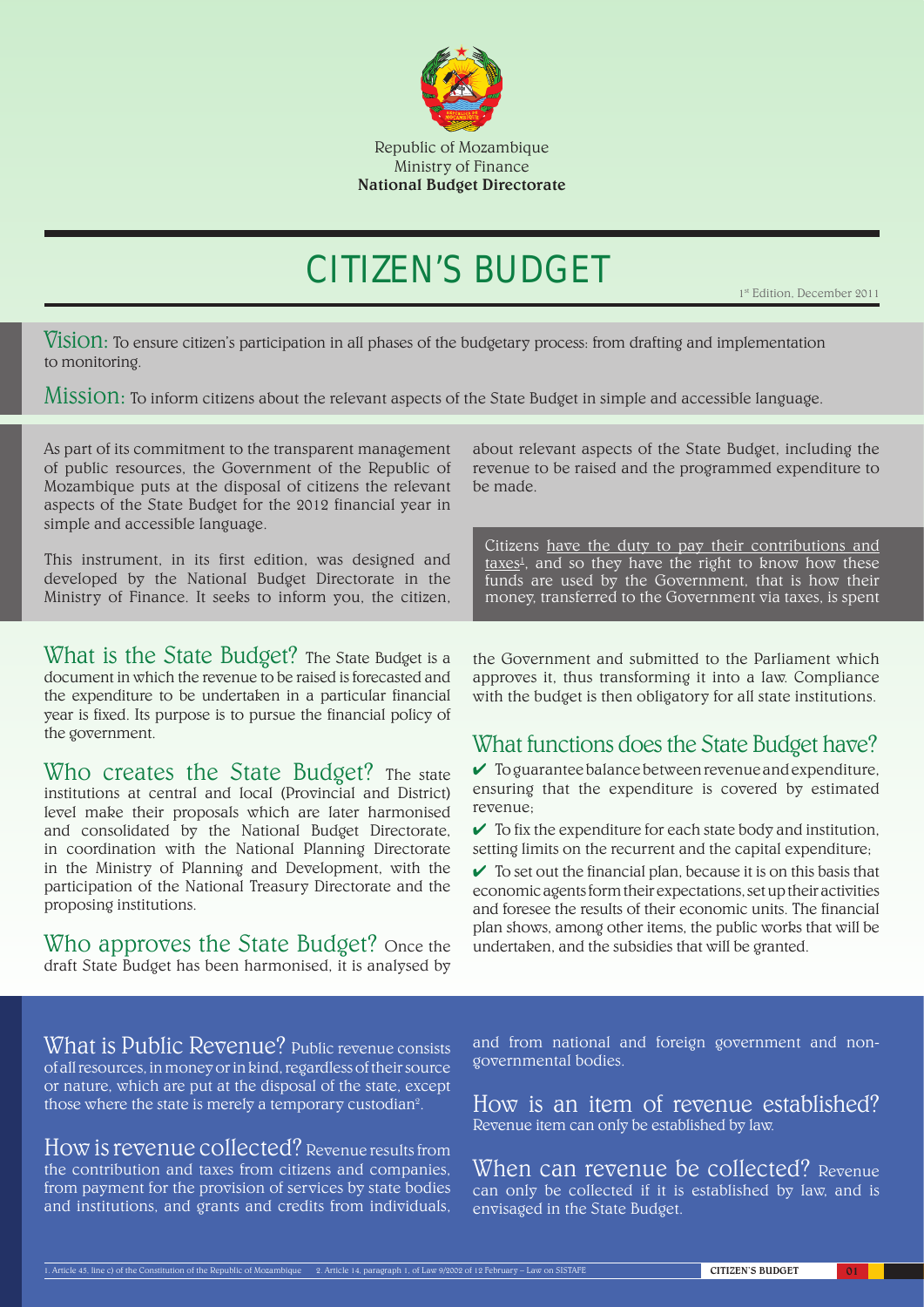

# What is public expenditure?

Public expenditure consists of all outlays of resources, monetary or in kind, regardless of their source or nature, spent by the State, except those where the beneficiary is obliged to replace them<sup>3</sup>.

Public expenditure is subdivided into: running costs and capital costs.

What are recurrent costs? These are the costs spent to ensure the functioning of State institutions, such as the payment of wages and other remuneration to state employees and agents, goods and services intended for use by state institutions, pensions paid to civilian and military pensioners, subsidies on prices and companies, and interest paid on public debt.

What are investment costs? These are the costs of building and rehabilitating infrastructures, such as: schools, hospitals, roads, bridges, water supply sources, and electrification, among others.

How is the envelope of resources and its allocation to public expenditure estimated? The estimate of the resource envelope and its allocation is undertaken through the Medium Term Fiscal Framework (CFMP), the results of which determine the amount of resources to be allocated among state institutions.

The process of drawing up the CFMP covers all state bodies and institutions at central and local (Provincial and District) level and is coordinated by the Ministries of Planning and Development (MPD) and of Finance (MF).

# The State Budget 2012

The budgetary policy for 2012 expresses the activities of the 2012 Economic and Social Plan (PES) and rests on pursuing the objectives of government policy as contained in the Government Five Year Programme (PQG) 2010-14 and the Poverty Reduction Action Plan (PARP) 2011-14,

Macroeconomic assumptions made for the State Budget 2012. The State Budget 2012 assumes a real growth rate in Gross Domestic Product (GDP) of 7.5%, an annual average inflation rate of 7.2% and a level of nominal depreciation of the Metical against the US dollar that can increase the competitiveness of

| Table 1. Macro-economic Assumptions for the State Budget 2012 |       |          |        |  |  |
|---------------------------------------------------------------|-------|----------|--------|--|--|
|                                                               |       | Forecast |        |  |  |
|                                                               | 2010  | 2011     | 2012   |  |  |
| GDP (nominal; USD millions                                    | 9.580 | 12.355   | 13,720 |  |  |
| Real GDP growth                                               | 6.8   | 7.9      | 7.5    |  |  |
| Annual average inflation (%)                                  | 19.7  | 10.8     | 7.9.   |  |  |

Mozambican exports.

the central focus of which is the fight against poverty and the promotion of sustainable, inclusive and wideencompassing economic growth.

Estimate of Resources for the State Budget 2012. The total envelope of resources programmed for the 2012 financial year is estimated at US\$ 5.163 billion. Of this sum, US\$ 3,025 billion will come from state revenue; US\$ 99.8 million will be resources resulting from contracting domestic debt and US\$ 2,038 billion will come from external financing.

For 2012, the Government will continue to promote sustainable and inclusive socio-economic growth, focused on rural development, the fight against urban poverty, the provision of basic social services, infrastructures, particularly agricultural mechanisation and access to roads, vital factors for driving the expansion of the productive capacity of the economy.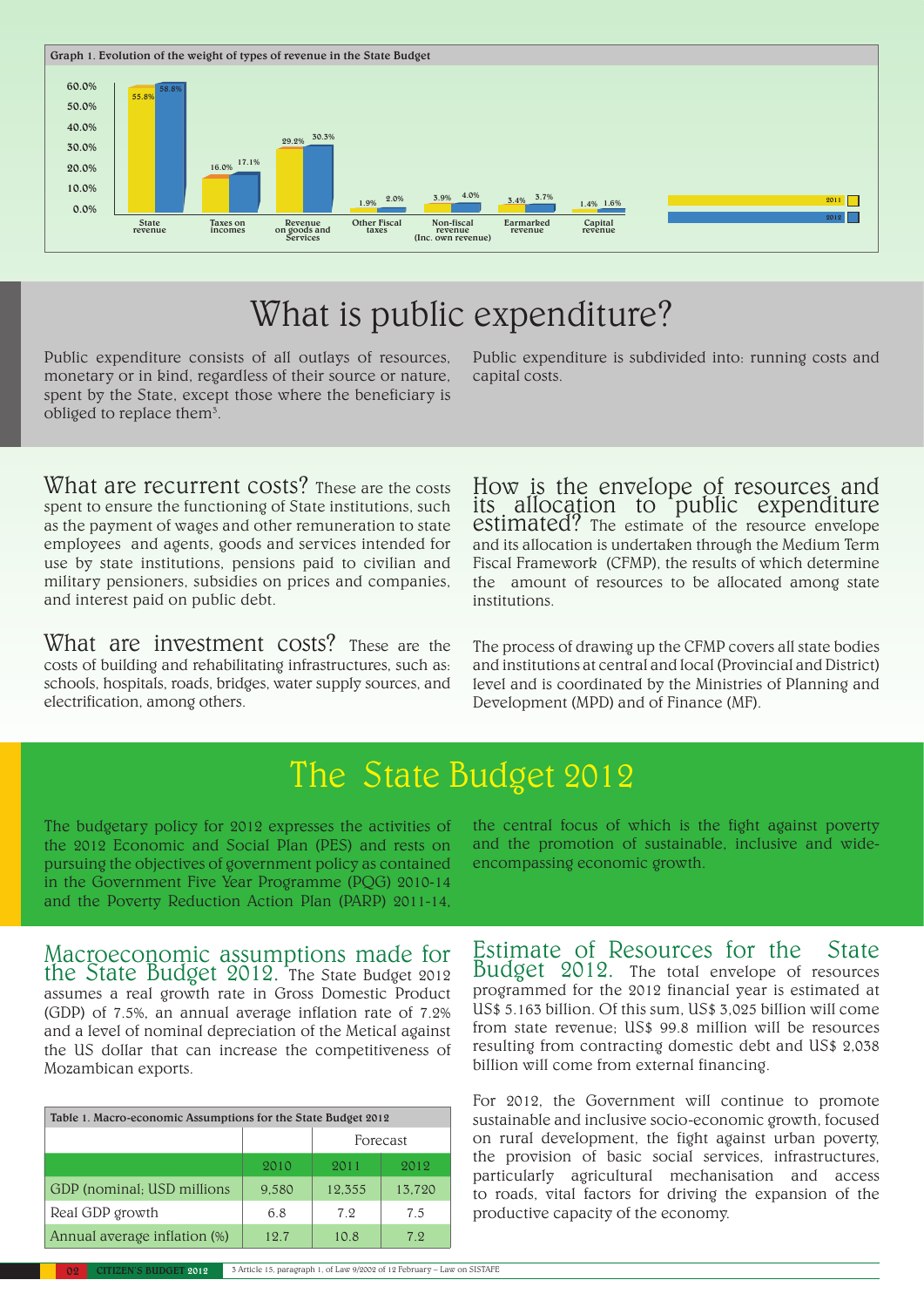

Forecast of State Revenue Total state revenue for 2012 is set at US\$ 3,025 billion, representing about 22.0% of GDP, an increase of 0.7 percentage points (pp) on the forecast collection of revenue for 2011. This forecast rests on the assumption that an effort will be made in the tax and customs area to implement fiscal reforms, through actions leading to increased levels of efficiency in the fiscal administration and in diversifying the sources of revenue.

Forecast of State Expenditure Total expenditure will rise from US\$ 4,309 billion in 2011 to US\$ 5,163 billion in 2012. Of these, US\$ 2,675 billion are recurrent costs; US\$ 2,075 billion are investment costs; and US\$ 413 million refer to state financial operations. In overall terms, the expenditure represents about 37.6% of GDP, a reduction of 0.5pp compared with 2011, as a reflection of the adoption of a restrictive budgetary policy.



The nominal increase in the volume of state expenditure is fundamentally justified by the need to expand the provision of social services, namely: education, health and basic infrastructures, such as water supply, sanitation and roads, as part of the actions to fight against poverty.

Resources are envisaged for hiring teachers and health workers, and for the physical expansion of the school and health networks.

#### Running costs

The running costs account for 51.8% of total state expenditure and are distributed as shown in graph 4.

Also programmed are new recruitment, progressions and promotions for 2012:

Investment expenditure For 2012, investment expenditure represents 40.2% of the total budget envelope, corresponding to 15% of GDP, a reduction of 2.3pp in comparison with 2011. Of this sum, 5.1% of GDP is expenditure financed by internal resources and the remaining 9.5% by external resources directly supporting public investment projects.



Graph 5. Plan of Recruitment of Public Servants for 2012



| Table 2. Budgetary impact of New Recruitment for 2012 |                                 |      |  |  |
|-------------------------------------------------------|---------------------------------|------|--|--|
|                                                       | Budgetary Impact (USD millions) |      |  |  |
| Sectors                                               | 2011                            | 2012 |  |  |
| Education                                             | 14.0                            | 21,2 |  |  |
| Justice                                               | 2.4                             | 5.6  |  |  |
| Health                                                | 1.2                             | 1.0  |  |  |
| Other Sectors                                         | 15.1                            | 19.8 |  |  |
| <b>Total Staff</b>                                    | 32.7                            | 47.6 |  |  |

For 2012, the Government will continue with investments in the priority areas stated in Poverty Reduction Action Plan, as well as to expand and increase the quality of goods and services provided for the public.

The concentration of the greatest volume of resources in these areas derives from the general recognition of their importance in poverty reduction, notably: